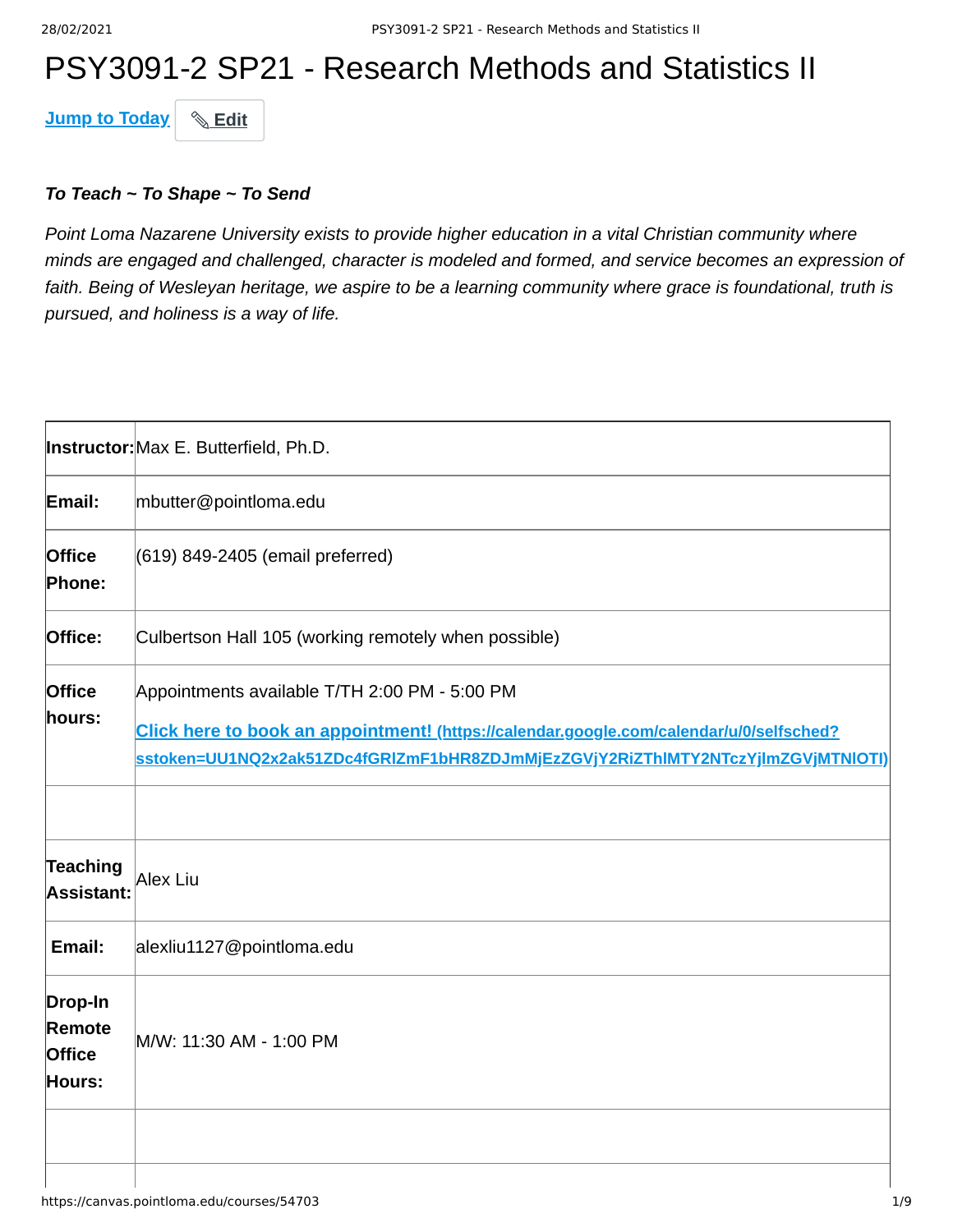| <b>Class</b>     | Hyflex: You may have the option to participate in this course face-to-face, remotely, or a                         |
|------------------|--------------------------------------------------------------------------------------------------------------------|
| <b>Modality</b>  | combination of the two. All lectures are offered as on-demand videos, and open discussions will                    |
| and              | be held on Wednesdays from 11:00 AM - 12:00 PM in person (by request) or on Zoom.                                  |
|                  | <b>Location:</b> Attendance is not required, and live discussions cannot not be offered until the university opens |
|                  | for face-to-face instruction. Please be sure to see Workday for the most recent physical meeting                   |
|                  | spaces assigned to this course.                                                                                    |
|                  | Please also refer to PLNU, local, state, and national health guidelines when choosing your                         |
|                  | modality. My personal recommendation is to attend class remotely. The course is designed to                        |
|                  | facilitate an equivalent learning experience across modalities. I am committed to protecting the                   |
|                  | vulnerable, even though it involves personal sacrifice. I hope we share that commitment.                           |
| <b>Class</b>     | Live Discussion: W: 11:00 AM - 12:00 PM                                                                            |
| <b>Meetings:</b> |                                                                                                                    |
|                  | Lectures: On Demand                                                                                                |
|                  | ***Mental health days (no live discussion): W: 3/31, W: 5/5***                                                     |
| Units:           | 14                                                                                                                 |
| Final            | Your final project is due on June 9, 2020.                                                                         |
| Exam:            |                                                                                                                    |
| Text:            | None, all required materials will be provided free of charge.                                                      |

### **COURSE DESCRIPTION**

At its core, psychology is a discipline that relies on insights from empirical research. The focus of this course is to train you to produce these insights and to contribute to the scientific understanding of human nature. In so doing, we will focus on developing important skills that will improve your ability to read and understand existing research, develop your own research questions, construct and test hypotheses, analyze data, and communicate research findings to both lay and professional audiences. The skills you learn along the way will improve your scholarship, and they will also give you specialized tools that can be applied outside the classroom in the business world, non-profit sector, health care settings, service industry, and higher education. Classroom activities will focus on lecture, discussion, tutorials, and hands-on practice. You will be evaluated based on your engagement with the material, your knowledge of it, and your ability to apply it to real-world problems and situations. When all is said and done, it is my hope that you will find the material from this course to be useful, engaging, and an important part of psychological study, no matter what your interests and goals may be.

From the catalog: "Study of design and of research in psychology and the use of statistics. Practice in the integration of design and statistics is included. Students finish a significant research project. This course must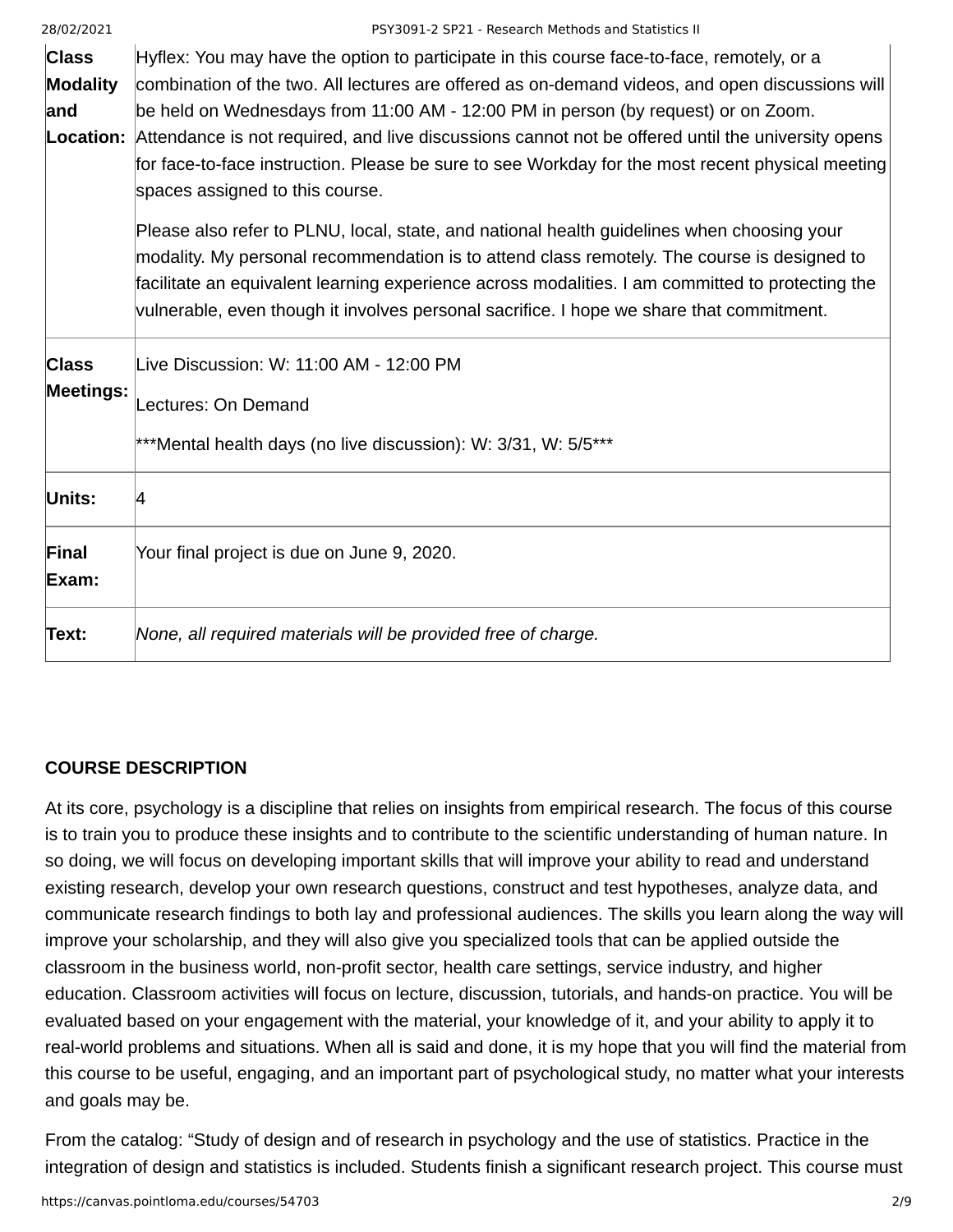be taken in the semester immediately following PSY 3090"

#### **COURSE OUTLINE**

| Timeframe    | <b>Topic</b>                                                                      | <b>Stats &amp; Methods</b>    |
|--------------|-----------------------------------------------------------------------------------|-------------------------------|
| Week $1 - 2$ | Navigating the IRB                                                                | Advanced Literature Searches  |
| Week $3 - 4$ | Controversies in Psychological Science                                            | Principles of Open Science    |
| Week $5-6$   | Pilot Testing                                                                     | <b>Advanced Correlation</b>   |
| Week $7-8$   | Data Collection                                                                   | <b>Advanced Regression</b>    |
|              | Week $9 - 10$ Data Analysis in JASP and R                                         | <b>Advanced T-Tests</b>       |
|              | Week $11 - 12$ Follow-up Studies and Programmatic Research Advanced One-Way ANOVA |                               |
|              | Week $13 - 14$ Literature Reviews                                                 | <b>Advanced Meta-Analysis</b> |
|              | Week 15 - 16 Manuscripts and Poster Presentations                                 | <b>Factorial ANOVA</b>        |

### **COURSE LEARNING OUTCOMES**

Our most important and basic objectives are for students to...

- Build and maintain an effective teamwork environment
- Develop basic and applied research skills
- Increase personal interest in research
- Increase skill related to communicating science findings to a wide variety of audiences

What this means in practice is that students will be able to…

- Solve real-life, practical problems using psychological science and the scientific method.
- Understand and interpret statistical research findings that are presented in writing, in numerical form, or as tables or figures.
- Apply statistical concepts in clinical and non-clinical applications to optimize vocational performance. This includes being able to interpret clinical test scores, analyze business and financial performance, and empirically assess decision making outcomes.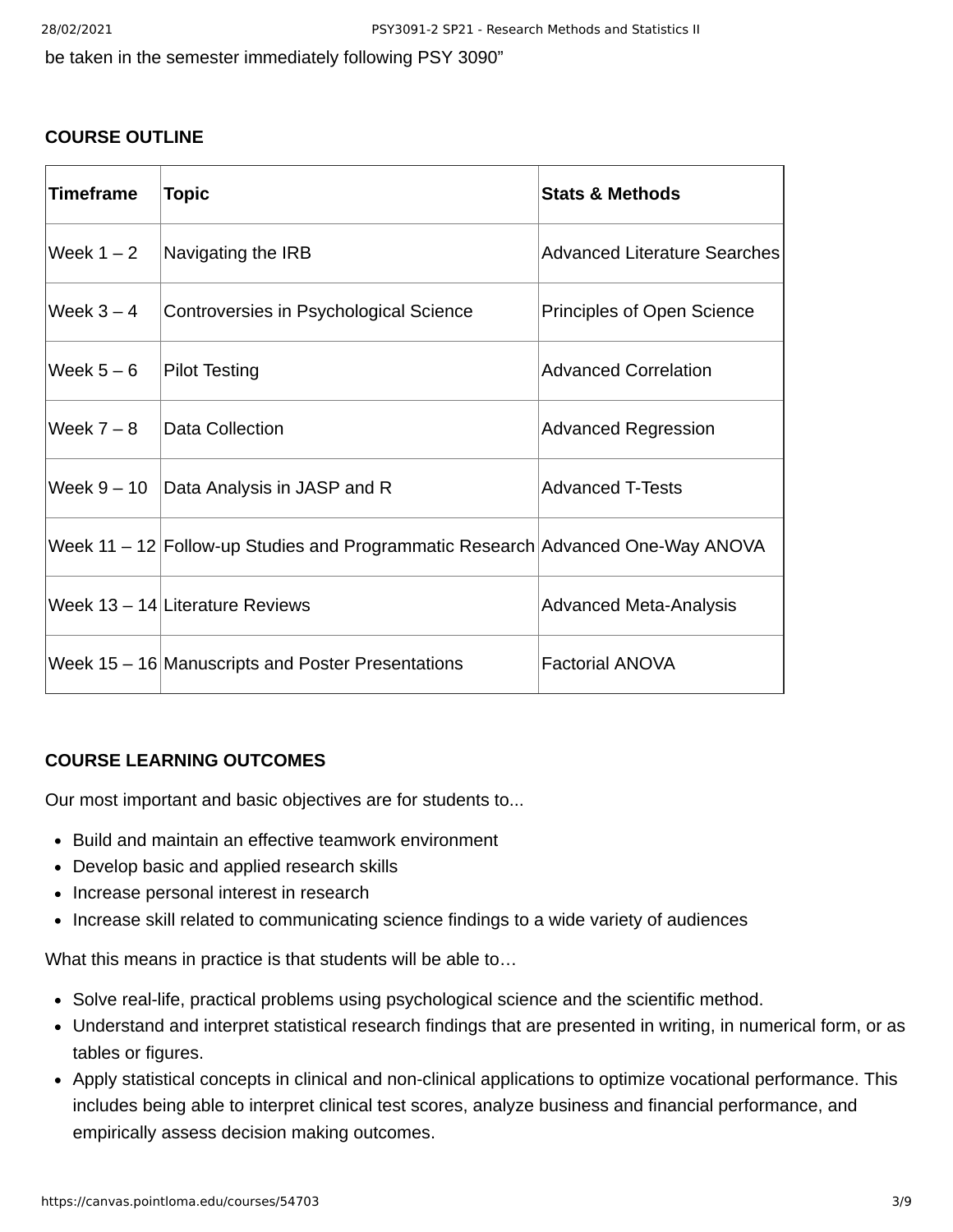- Critically evaluate research claims made by academics, business professionals, and media figures by formulating alternative hypotheses, generating alternative explanations, and designing follow-up and replication studies.
- Identify and remediate potential problems in empirical and non-empirical research. This includes recognition of incomplete literature reviews, design flaws, poorly formed hypotheses, ethics violations, incorrect statistical execution and inference, and unsupported conclusions.
- Write a research proposal and submit it to an institutional review board.
- Present the results of empirical research to professional and lay audiences using written, oral, and visual expression. This includes being able to write a research paper using APA style, construct a poster for a research conference, and present research in a brief oral presentation with visual aids.

# **COURSE CREDIT HOUR INFORMATION**

In the interest of providing sufficient time to accomplish the stated Course Learning Outcomes, this class meets the PLNU credit hour policy for a four unit class delivered over 15 weeks. Specific details about how the class meets the credit hour requirement can be provided by the university or our accrediting bodies.

## **STATE AUTHORIZATION**

State authorization is a formal determination by a state that Point Loma Nazarene University is approved to conduct activities regulated by that state. In certain states outside California, Point Loma Nazarene University is not authorized to enroll online (distance education) students. If a student moves to another state after admission to the program and/or enrollment in an online course, continuation within the program and/or course will depend on whether Point Loma Nazarene University is authorized to offer distance education courses in that state. It is the student's responsibility to notify the institution of any change in his or her physical location. Refer to the map on State Authorization to view which states allow online (distance education) outside of California.

# **USE OF TECHNOLOGY**

In order to be successful in the online environment, you'll need to meet the minimum technology and system requirements; please refer to the Technology and System Requirements information. Additionally, students are required to have headphone speakers compatible with their computer available to use. If a student is in need of technological resources please contact student-tech-request@pointloma.edu. Problems with technology do not relieve you of the responsibility of participating, turning in your assignments, or completing your class work.

# **PLNU ATTENDANCE AND PARTICIPATION POLICY**

Regular and punctual attendance at all synchronous class sessions is considered essential to optimum academic achievement. If the student is absent for more than 10 percent of class sessions (virtual or face-toface), the faculty member may issue a written warning of de-enrollment. If the absences exceed 20 percent,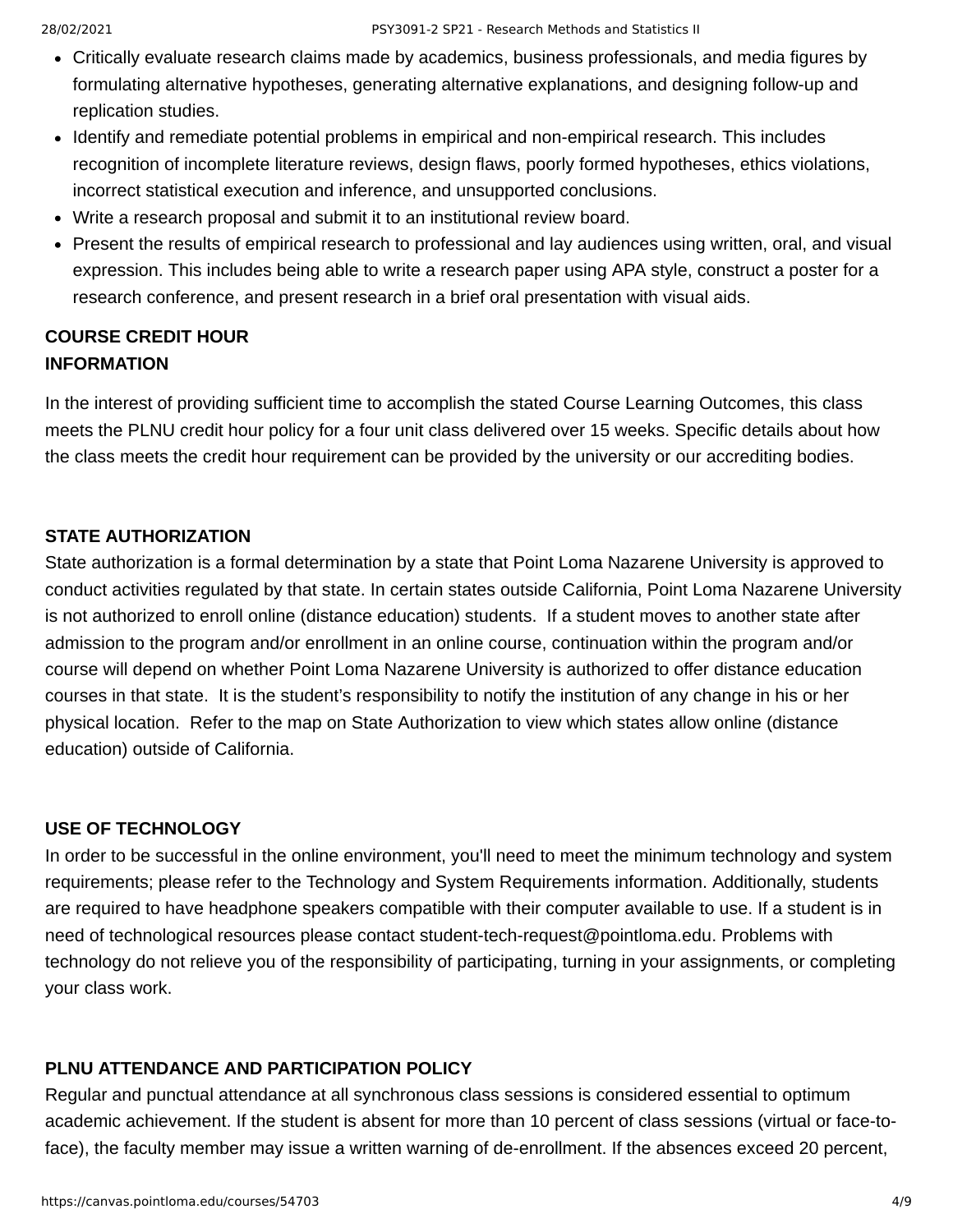the student may be de-enrolled without notice until the university drop date or, after that date, receive the appropriate grade for their work and participation. In some courses, a portion of the credit hour content will be delivered asynchronously and attendance will be determined by submitting the assignments by the posted due dates. See Academic Policies in the Undergraduate Academic Catalog. If absences exceed these limits but are due to university excused health issues, an exception will be granted.

#### **Asynchronous Attendance/Participation Definition**

A day of attendance in asynchronous content is determined as contributing a substantive note, assignment, discussion, or submission by the posted due date. Failure to meet these standards will result in an absence for that day. Instructors will determine how many asynchronous attendance days are required each week.

## **INCOMPLETES AND LATE ASSIGNMENTS**

Incompletes will only be assigned in extremely unusual circumstances. All assignments are to be submitted by the **due date** listed on Canvas. Work turned it after the **due date** will still be considered **late**, but it will be accepted until the **available until date**. Late work turned in before the available until date is still eligible for full credit, but the official PLNU policy is that **all late assignments are counted as absences**. If a student is absent for more than 10 percent of class sessions (virtual or face-to-face), the faculty member may issue a written warning of de-enrollment. If the absences exceed 20 percent, the student may be de-enrolled without notice until the university drop date or, after that date, receive the appropriate grade for their work and participation. Please be aware that the official PLNU policy is that illnesses are not excused absences, even with a note from a health care provider.

### **FINAL EXAMINATION POLICY**

Successful completion of this class requires taking the final examination **on its scheduled day**. The final examination schedule is posted on the **Class Schedules [\(http://www.pointloma.edu/experience/academics/class-schedules\)](http://www.pointloma.edu/experience/academics/class-schedules)** . No requests for early examinations or alternative days will be approved.

### **COURSE OUTLINE**

See Course Summary (below) for the schedule of activities. You will work closely with me to track your hours and develop meaningful projects according to your own timeline.

### **PLNU COPYRIGHT POLICY**

Point Loma Nazarene University, as a non-profit educational institution, is entitled by law to use materials protected by the US Copyright Act for classroom education. Any use of those materials outside the class may violate the law.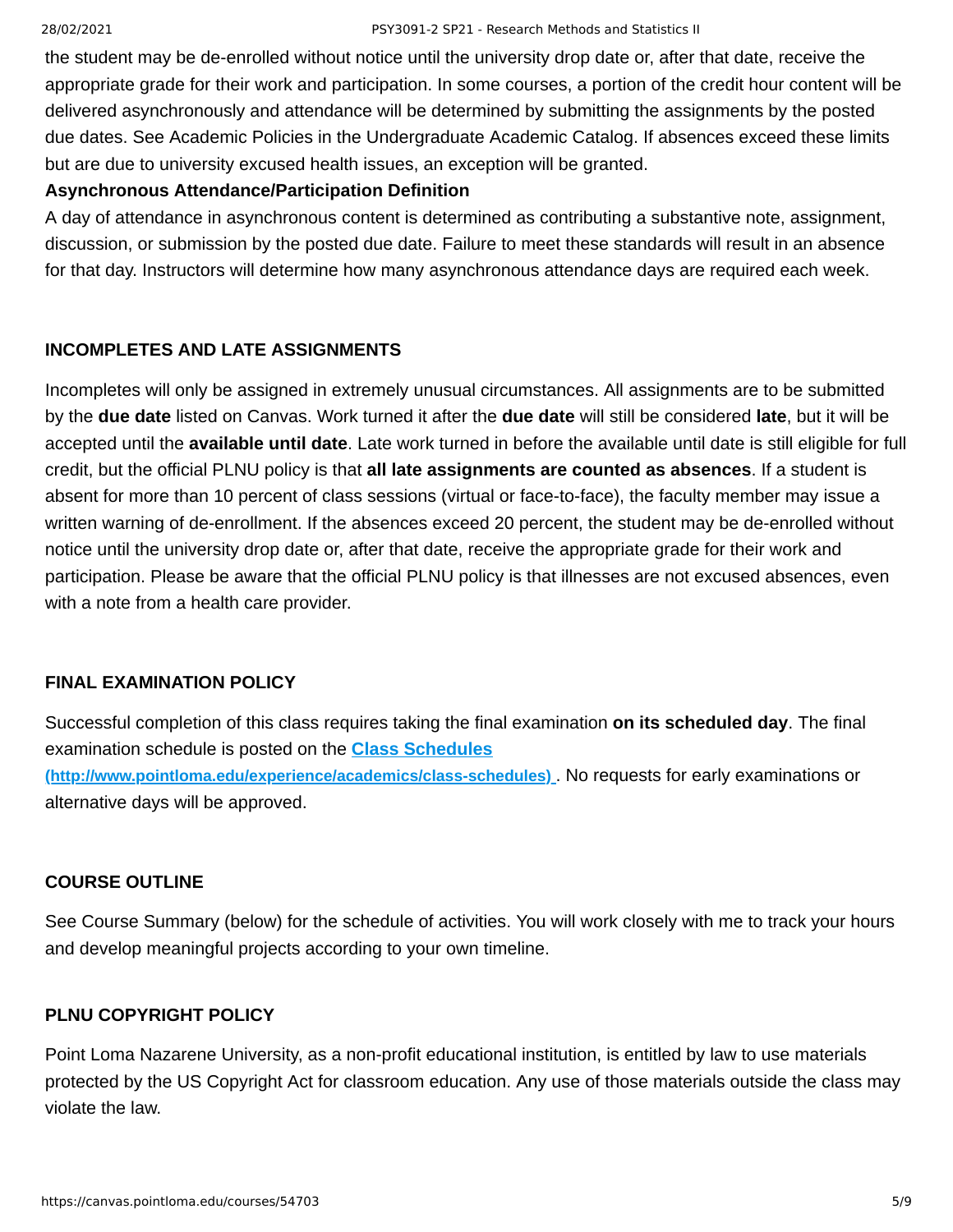#### **PLNU ACADEMIC HONESTY POLICY**

Students should demonstrate academic honesty by doing original work and by giving appropriate credit to the ideas of others. Academic dishonesty is the act of presenting information, ideas, and/or concepts as one's own when in reality they are the results of another person's creativity and effort. A faculty member who believes a situation involving academic dishonesty has been detected may assign a failing grade for that assignment or examination, or, depending on the seriousness of the offense, for the course. Faculty should [follow and students may appeal using the procedure in the university Catalog. See](http://catalog.pointloma.edu/content.php?catoid=18&navoid=1278) **Academic Policies (http://catalog.pointloma.edu/content.php?catoid=18&navoid=1278)** for definitions of kinds of academic dishonesty and for further policy information.

#### **PLNU ACADEMIC ACCOMMODATIONS POLICY**

While all students are expected to meet the minimum standards for completion of this course as established by the instructor, students with disabilities may require academic adjustments, modifications or auxiliary aids/services. At Point Loma Nazarene University (PLNU), these students are requested to register with the Disability Resource Center (DRC), located in the Bond Academic Center. (DRC@pointloma.edu or 619-849- 2486). The DRC's policies and procedures for assisting such students in the development of an appropriate academic adjustment plan (AP) allows PLNU to comply with Section 504 of the Rehabilitation Act and the Americans with Disabilities Act. Section 504 (a) prohibits discrimination against students with special needs and guarantees all qualified students equal access to and benefits of PLNU programs and activities. After the student files the required documentation, the DRC, in conjunction with the student, will develop an AP to meet that student's specific learning needs. The DRC will thereafter email the student's AP to all faculty who teach courses in which the student is enrolled each semester. The AP must be implemented in all such courses.

If students do not wish to avail themselves of some or all of the elements of their AP in a particular course, it is the responsibility of those students to notify their professor in that course. PLNU highly recommends that DRC students speak with their professors during the first two weeks of each semester about the applicability of their AP in that particular course and/or if they do not desire to take advantage of some or all of the elements of their AP in that course.

#### **CHANGE IN SYLLABUS OR SCHEDULE**

It is possible that I will make modifications to the syllabus or schedule during the semester. If this occurs, I will make an announcement by email, in class, or both.

#### **ASSESSMENT AND GRADING**

Your final letter grade will be determined by a variety of assessments of your engagement, knowledge, and ability to apply what you have learned. Your grade will be determined by the overall percentage of points at the end of the semester. In order to ensure fair grading, I will calculate your grade using both total points and z scores, which measure your performance compared with the performance of the class (i.e., grading on a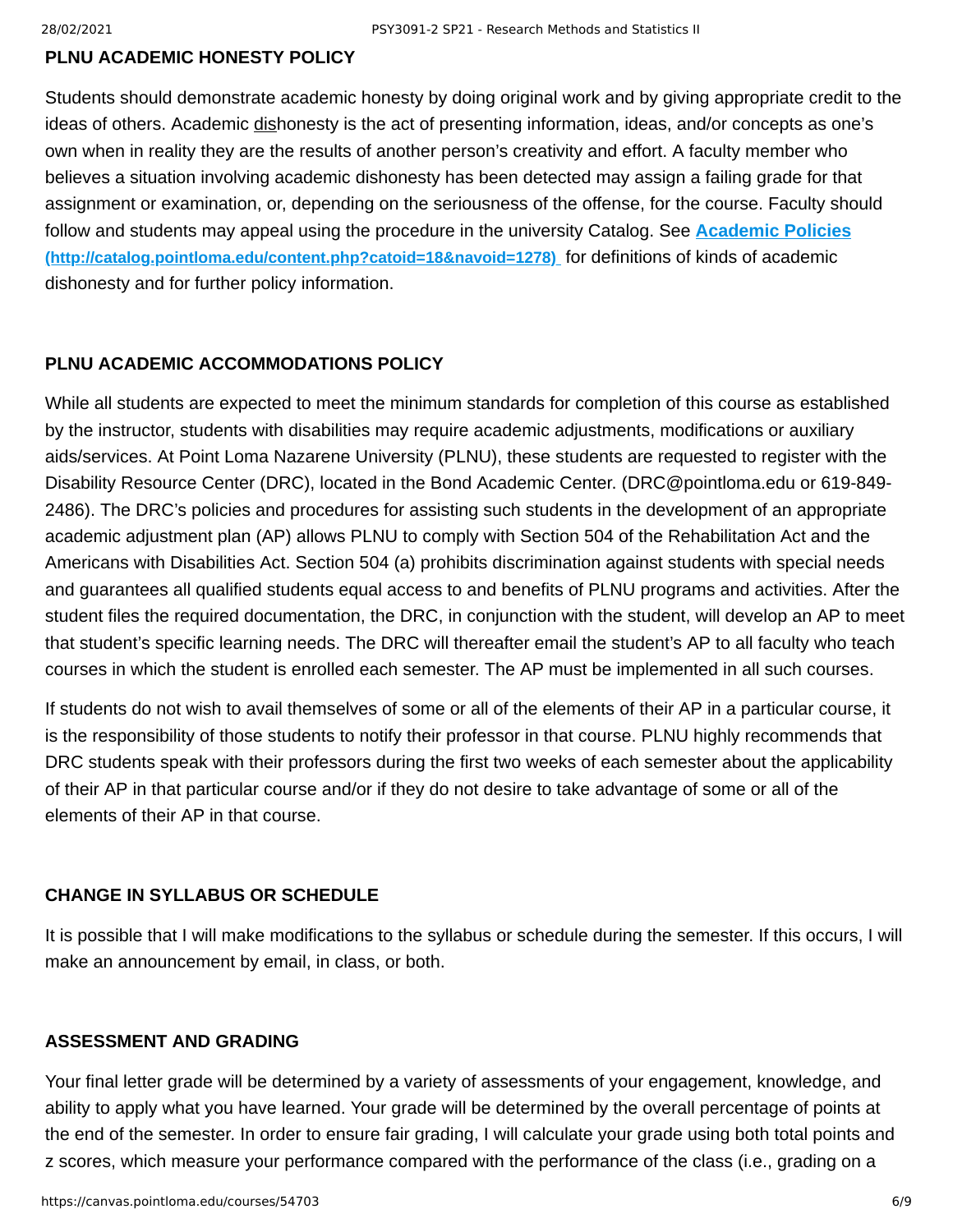'curve'). The score that will ultimately be used for you is the one that results in the **higher** of the scores. In order to pass this course, however, you must earn at least 50 % of all possible points.

| Grade       | <b>Minimum</b><br><b>Points</b><br><b>Needed</b> | Percentage<br><b>Needed</b> | z Score<br><b>Needed</b> | <b>Cumulative</b><br><b>Percent</b> | Who   | <b>Percent Category</b><br><b>Cumulative</b><br><b>Receive Percent</b> |
|-------------|--------------------------------------------------|-----------------------------|--------------------------|-------------------------------------|-------|------------------------------------------------------------------------|
| A           | 465                                              | 93 %                        | 1.33                     | 9.2 %                               | 9.2%  |                                                                        |
| A-          | 450                                              | 90 %                        | 1.00                     | 15.9 %                              | 6.7%  | 15.9%                                                                  |
| $B+$        | 440                                              | 88 %                        | .67                      | 25.1 %                              | 9.3%  |                                                                        |
| B           | 420                                              | 84 %                        | .33                      | 37.1 %                              | 11.9% |                                                                        |
| <b>B-</b>   | 400                                              | 80 %                        | .00                      | 50 %                                | 12.9% | 34.1%                                                                  |
| $C+$        | 385                                              | 77 %                        | $-.33$                   | 62.9%                               | 12.9% |                                                                        |
| $\mathbf C$ | 350                                              | 70 %                        | $-1.00$                  | 84.1%                               | 21.2% |                                                                        |
| $C -$       | 325                                              | 65 %                        | $-1.33$                  | 90.8%                               | 6.7%  | 40.8%                                                                  |
| D+          | 310                                              | 62 %                        | $-1.67$                  | 95.3 %                              | 4.4%  |                                                                        |
| D           | 275                                              | 55 %                        | $-2.00$                  | 97.7 %                              | 2.5%  |                                                                        |
| D-          | 250                                              | 50 %                        | $-2.33$                  | 99 %                                | 1.3%  |                                                                        |
| F           | $\boldsymbol{0}$                                 | $\boldsymbol{0}$            | $< -2.33$                | 100 %                               | 1.0%  | 9.2%                                                                   |

# Course Summary:

| <b>Date</b>     | <b>Details</b>                                                                                                        | <b>Due</b>        |
|-----------------|-----------------------------------------------------------------------------------------------------------------------|-------------------|
| Mon Mar 1, 2021 | <b>B</b> Week 1: Groundwork for<br><b>Research</b><br>(https://canvas.pointloma.edu/courses/54703/assignments/622055) | due by $11:59$ pm |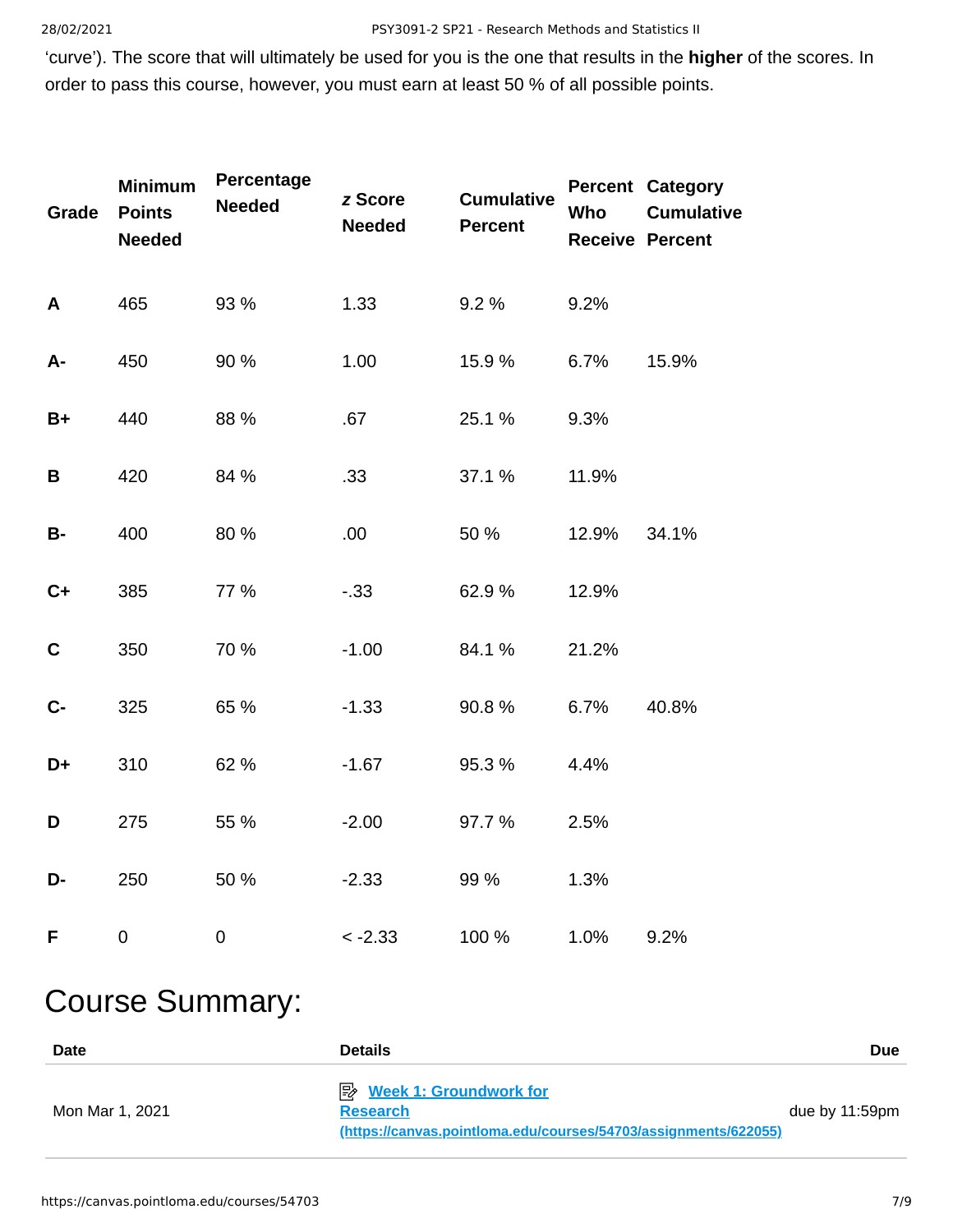| Date             | <b>Details</b>                                                                                                               | <b>Due</b>     |
|------------------|------------------------------------------------------------------------------------------------------------------------------|----------------|
| Mon Mar 8, 2021  | $\Rightarrow$ Week 2: Learning the Literature<br>(https://canvas.pointloma.edu/courses/54703/assignments/622056              | due by 11:59pm |
| Mon Mar 15, 2021 | <b>B</b> Week 3: Ethics and Human<br><b>Participants</b><br>(https://canvas.pointloma.edu/courses/54703/assignments/622057)  | due by 11:59pm |
| Mon Mar 22, 2021 | <b>Week 4: Questionable Research</b><br><b>Practices</b><br>(https://canvas.pointloma.edu/courses/54703/assignments/622059)  | due by 11:59pm |
| Mon Mar 29, 2021 | <b>Week 5: Experimental Design</b><br>膠<br>(https://canvas.pointloma.edu/courses/54703/assignments/622060)                   | due by 11:59pm |
| Mon Apr 5, 2021  | <b>E</b> Week 6: The Institutional Review<br><b>Board</b><br>(https://canvas.pointloma.edu/courses/54703/assignments/622061) | due by 11:59pm |
| Mon Apr 12, 2021 | ■ Week 7: Pilot Testing<br>(https://canvas.pointloma.edu/courses/54703/assignments/622062)                                   | due by 11:59pm |
| Mon Apr 19, 2021 | 眕<br><b>Week 8: Basic Data Collection</b><br>(https://canvas.pointloma.edu/courses/54703/assignments/622063)                 | due by 11:59pm |
| Mon Apr 26, 2021 | <b>B</b> Week 9: Advanced Data<br><b>Collection</b><br>(https://canvas.pointloma.edu/courses/54703/assignments/622064)       | due by 11:59pm |
| Mon May 3, 2021  | <b>E</b> Week 10: Basic Data Analysis<br>(https://canvas.pointloma.edu/courses/54703/assignments/622065)                     | due by 11:59pm |
| Mon May 10, 2021 | <b>Week 11: Advanced Data</b><br>眇<br><b>Analysis</b><br>(https://canvas.pointloma.edu/courses/54703/assignments/622066)     | due by 11:59pm |
| Mon May 17, 2021 | <b>B</b> Week 12: Basic Research<br><b>Writing</b><br>(https://canvas.pointloma.edu/courses/54703/assignments/622067)        | due by 11:59pm |
| Mon May 24, 2021 | <b>Week 13: Advanced Research</b><br>膠<br><b>Writing</b><br>(https://canvas.pointloma.edu/courses/54703/assignments/622068)  | due by 11:59pm |